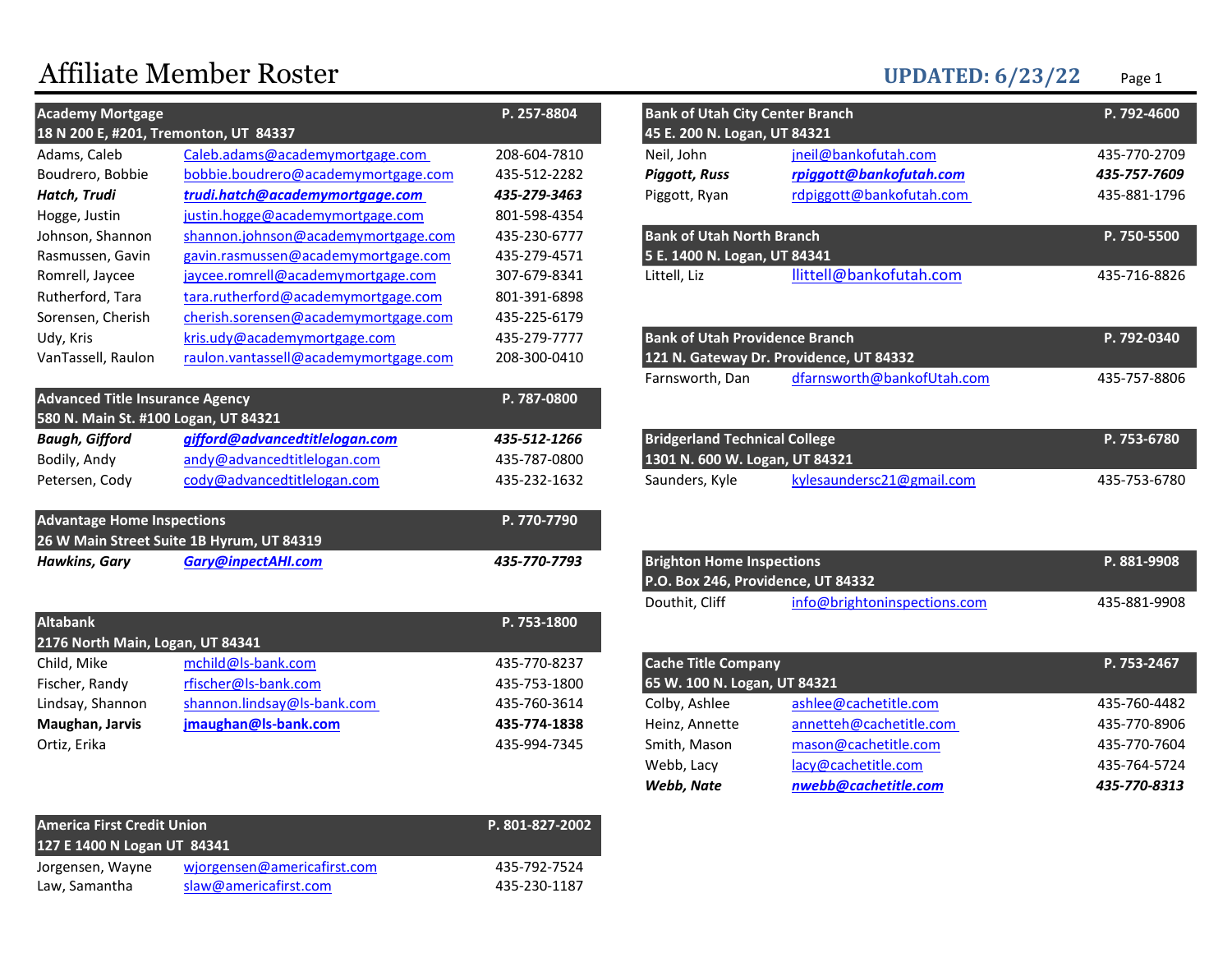### Affiliate Member Roster Page 2

| <b>Cache Valley Bank</b>                   |                                               | P. 752-1414  | <b>First Colony Mortgage</b>   |                                  | P. 757-4500  |
|--------------------------------------------|-----------------------------------------------|--------------|--------------------------------|----------------------------------|--------------|
| 113 N Main, Logan, UT 84321                |                                               |              | 2727 S Hwy 89 Logan, UT 84339  |                                  |              |
| Greene, Brett                              | bgreene@cachevalleybank.com                   | 435-752-1414 | <b>Bouck, Kevin</b>            | kevinb@firstcolonymortgage.com   | 435-757-4500 |
| Palmer, Je                                 | jpalmer@cachevalleybank.com                   | 435-752-1414 | Campbell, Adam                 | adamc@firstcolonymortgage.com    | 435-754-4002 |
| Vaslet, Paul                               | pvaslet@cachevalleybank.com                   | 435-752-1414 | Munk, Kristin                  | kristinm@firstcolonymortgage.com | 435-512-3146 |
| Webb, Dave                                 | dwebb@cachevalleybank.com                     | 435-752-1414 | McRae, Reed                    | reedm@firstcolonymortgage.com    | 760-397-7818 |
|                                            |                                               |              | Roundy, Darren                 | darrenr@firstcolonymortgage.com  | 435-770-5888 |
| <b>Cache Valley Extermination Services</b> |                                               | P. 753-8668  | Saxton, Zach                   | zachs@firstcolonymortgage.com    | 435-512-9922 |
|                                            | 125 N. State St. Richmond, UT 84333           |              |                                |                                  |              |
| Wood, Bryce                                | cachevalleyextermination@gmail.com            | 435-258-5327 | <b>Goldenwest Credit Union</b> |                                  | P. 713-1810  |
|                                            |                                               |              | P.O. Box 1111, Ogden, UT 84402 |                                  |              |
|                                            | <b>Cache Valley Home Builders Association</b> | P. 792-4441  | Anderson, Roger                | randerson@usucu.org              | 435-757-6655 |
| 120 E. 200 N. Logan, UT 84321              |                                               |              | Bair, Elayne                   | ebair@usucu.org                  | 435-713-1863 |
| Gilbert, Jocee                             | office@cvhba.com                              | 792-4441     | Griffiths, Courtney            | cgriffiths@usucu.org             | 435-713-1854 |
|                                            |                                               |              | Johnson, Dave                  | djohnson@usucu.org               | 435-719-1957 |
| <b>Carlson Inspection Services</b>         |                                               | P. 753-2084  | Liehe, Katie                   | kliehe@usucu.org                 | 435-713-1822 |
| 79 N. 100 W. Providence, UT 84332          |                                               |              | Morrison, Rylie                | rmorrison@usucu.org              | 435-713-1954 |
| Carlson, Bryan                             | bryan@carlsoninspection.com                   | 801-635-5273 | Weeks, Cindy                   | cweeks@usucu.org                 | 435-557-2430 |

|                                       |              |                                      |                                     | .                                                                                                |
|---------------------------------------|--------------|--------------------------------------|-------------------------------------|--------------------------------------------------------------------------------------------------|
| <b>Diversified Mortgage</b>           | 787-2600     | 180 W 1200 S Ste 220 Logan, UT 84321 |                                     | 435-294-2480                                                                                     |
| 165 E 1400 N Suite 200 Logan UT 84341 |              | Barlow, Melanie                      | mbarlow@guildmortgage.net           |                                                                                                  |
| matt@dh-loans.com                     | 435-774-1837 | <b>Barnes, Julie</b>                 | julie.barnes@guildmortgage.net      | 435-294-2480                                                                                     |
| stuart@dh-loans.com                   | 435-512-2762 | Griffin, Levi                        | levi.griffin@guildmortgage.net      | 435-294-2480                                                                                     |
| stan@dh-loans.com                     | 435-512-0635 | Johnson, Shanna                      | shanna.johnson@guildmorgage.net     | 435-363-3645                                                                                     |
|                                       | 435-512-0640 | Nielson, Karen                       | knielson@guildmortgage.net          | 435-760-4173                                                                                     |
| derick@dh-loans.com                   | 435-535-5639 | Nielson. Tony                        | tnielson@guildmortgage.net          | 435-760-3933                                                                                     |
| chad@dh-loans.com                     | 435-764-6749 | Ward, Deanna                         | dward@guildmortgage.net             | 435-294-2480                                                                                     |
|                                       | 435-764-0550 |                                      |                                     |                                                                                                  |
| justin@dh-loans.com                   | 435-881-9461 |                                      |                                     | P. 339-9464                                                                                      |
| dom@dh-loans.com                      | 435-512-6602 |                                      |                                     |                                                                                                  |
| jct.realestate@gmail.com              | 435-232-2889 | Hall, Jason                          | jasonhall.homeinspections@gmail.com | 435-339-9464                                                                                     |
|                                       | 435-232-4518 |                                      |                                     |                                                                                                  |
|                                       |              |                                      |                                     | <b>Odina IVIOI ISUSC COMPANY</b><br><b>Hall Home Inspection</b><br>PO Box 556 Paradise, UT 84328 |

| <b>Elevate Home Warranty</b> |                       | P. 675-0534  |
|------------------------------|-----------------------|--------------|
| P.O. Box 801 Orem, UT 84059  |                       |              |
| Strong, Kennedy              | kennedy@elevatehw.com | 801-598-9288 |

| <b>Cache Valley Bank</b>                      |                                    | P. 752-1414  | <b>First Colony Mortgage</b>                                     |                                     | P. 757-4500  |
|-----------------------------------------------|------------------------------------|--------------|------------------------------------------------------------------|-------------------------------------|--------------|
| 113 N Main, Logan, UT 84321                   |                                    |              | 2727 S Hwy 89 Logan, UT 84339                                    |                                     |              |
| Greene, Brett                                 | bgreene@cachevalleybank.com        | 435-752-1414 | <b>Bouck, Kevin</b>                                              | kevinb@firstcolonymortgage.com      | 435-757-4500 |
| Palmer, Je                                    | jpalmer@cachevalleybank.com        | 435-752-1414 | Campbell, Adam                                                   | adamc@firstcolonymortgage.com       | 435-754-4002 |
| Vaslet, Paul                                  | pvaslet@cachevalleybank.com        | 435-752-1414 | Munk, Kristin                                                    | kristinm@firstcolonymortgage.com    | 435-512-3146 |
| Webb, Dave                                    | dwebb@cachevalleybank.com          | 435-752-1414 | McRae, Reed                                                      | reedm@firstcolonymortgage.com       | 760-397-7818 |
|                                               |                                    |              | Roundy, Darren                                                   | darrenr@firstcolonymortgage.com     | 435-770-5888 |
| <b>Cache Valley Extermination Services</b>    |                                    | P. 753-8668  | Saxton, Zach                                                     | zachs@firstcolonymortgage.com       | 435-512-9922 |
| 125 N. State St. Richmond, UT 84333           |                                    |              | <b>Goldenwest Credit Union</b>                                   |                                     |              |
| Wood, Bryce                                   | cachevalleyextermination@gmail.com | 435-258-5327 | P.O. Box 1111, Ogden, UT 84402                                   |                                     | P. 713-1810  |
| <b>Cache Valley Home Builders Association</b> |                                    | P. 792-4441  | Anderson, Roger                                                  | randerson@usucu.org                 | 435-757-6655 |
| 120 E. 200 N. Logan, UT 84321                 |                                    |              | Bair, Elayne                                                     | ebair@usucu.org                     | 435-713-1863 |
| Gilbert, Jocee                                | office@cvhba.com                   | 792-4441     | Griffiths, Courtney                                              | cgriffiths@usucu.org                | 435-713-1854 |
|                                               |                                    |              | Johnson, Dave                                                    | djohnson@usucu.org                  | 435-719-1957 |
| <b>Carlson Inspection Services</b>            |                                    | P. 753-2084  | Liehe, Katie                                                     | kliehe@usucu.org                    | 435-713-1822 |
| 79 N. 100 W. Providence, UT 84332             |                                    |              | Morrison, Rylie                                                  | rmorrison@usucu.org                 | 435-713-1954 |
| Carlson, Bryan                                | bryan@carlsoninspection.com        | 801-635-5273 | Weeks, Cindy                                                     | cweeks@usucu.org                    | 435-557-2430 |
|                                               |                                    |              |                                                                  |                                     |              |
|                                               |                                    |              | <b>Guild Mortgage Company</b>                                    |                                     | P. 294-2480  |
| <b>Diversified Mortgage</b>                   |                                    | 787-2600     | 180 W 1200 S Ste 220 Logan, UT 84321                             |                                     |              |
| 165 E 1400 N Suite 200 Logan UT 84341         |                                    |              | Barlow, Melanie                                                  | mbarlow@guildmortgage.net           | 435-294-2480 |
| Adams, Matt                                   | matt@dh-loans.com                  | 435-774-1837 | <b>Barnes, Julie</b>                                             | julie.barnes@guildmortgage.net      | 435-294-2480 |
| Brower, Stuart                                | stuart@dh-loans.com                | 435-512-2762 | Griffin, Levi                                                    | levi.griffin@guildmortgage.net      | 435-294-2480 |
| Checketts, Stan                               | stan@dh-loans.com                  | 435-512-0635 | Johnson, Shanna                                                  | shanna.johnson@guildmorgage.net     | 435-363-3645 |
| Coats, Chris                                  |                                    | 435-512-0640 | Nielson, Karen                                                   | knielson@guildmortgage.net          | 435-760-4173 |
| Cox, Derick                                   | derick@dh-loans.com                | 435-535-5639 | Nielson, Tony                                                    | tnielson@guildmortgage.net          | 435-760-3933 |
| Giles, Chad                                   | chad@dh-loans.com                  | 435-764-6749 | Ward, Deanna                                                     | dward@guildmortgage.net             | 435-294-2480 |
| Heath, Mo                                     |                                    | 435-764-0550 |                                                                  |                                     |              |
| Molyneux, Justin                              | justin@dh-loans.com                | 435-881-9461 | <b>Hall Home Inspection</b>                                      |                                     | P. 339-9464  |
| Rogers, Dominique                             | dom@dh-loans.com                   | 435-512-6602 | PO Box 556 Paradise, UT 84328                                    |                                     |              |
| Taylor, Justin                                | jct.realestate@gmail.com           | 435-232-2889 | Hall, Jason                                                      | jasonhall.homeinspections@gmail.com | 435-339-9464 |
| Williams, Lance                               |                                    | 435-232-4518 |                                                                  |                                     |              |
|                                               |                                    |              | <b>Hart Floor Co.</b>                                            |                                     | P. 713-4278  |
| <b>Elevate Home Warranty</b>                  |                                    | P. 675-0534  | 390 N 1000 W Ste Logan, UT 84321                                 |                                     |              |
| P.O. Box 801 Orem, UT 84059                   |                                    |              | Hart, T.J.                                                       | hartfloorco@gmail.com               | 435-757-9203 |
| Strong, Kennedy                               | kennedy@elevatehw.com              | 801-598-9288 | <b>Hickman Land Title Co.</b><br>112 N. Main St. Logan, UT 84321 |                                     | P. 752-0582  |
|                                               |                                    |              | Adams, Marilyn                                                   | marilyna@hickmantitle.com           | 435-792-6713 |
|                                               |                                    |              | Hickman, James                                                   | jimh@hickmantitle.com               | 435-792-6714 |
|                                               |                                    |              | Sickler, Madison                                                 | madison.sikler@hickmantitle.com     | 435-792-6707 |
|                                               |                                    |              |                                                                  |                                     |              |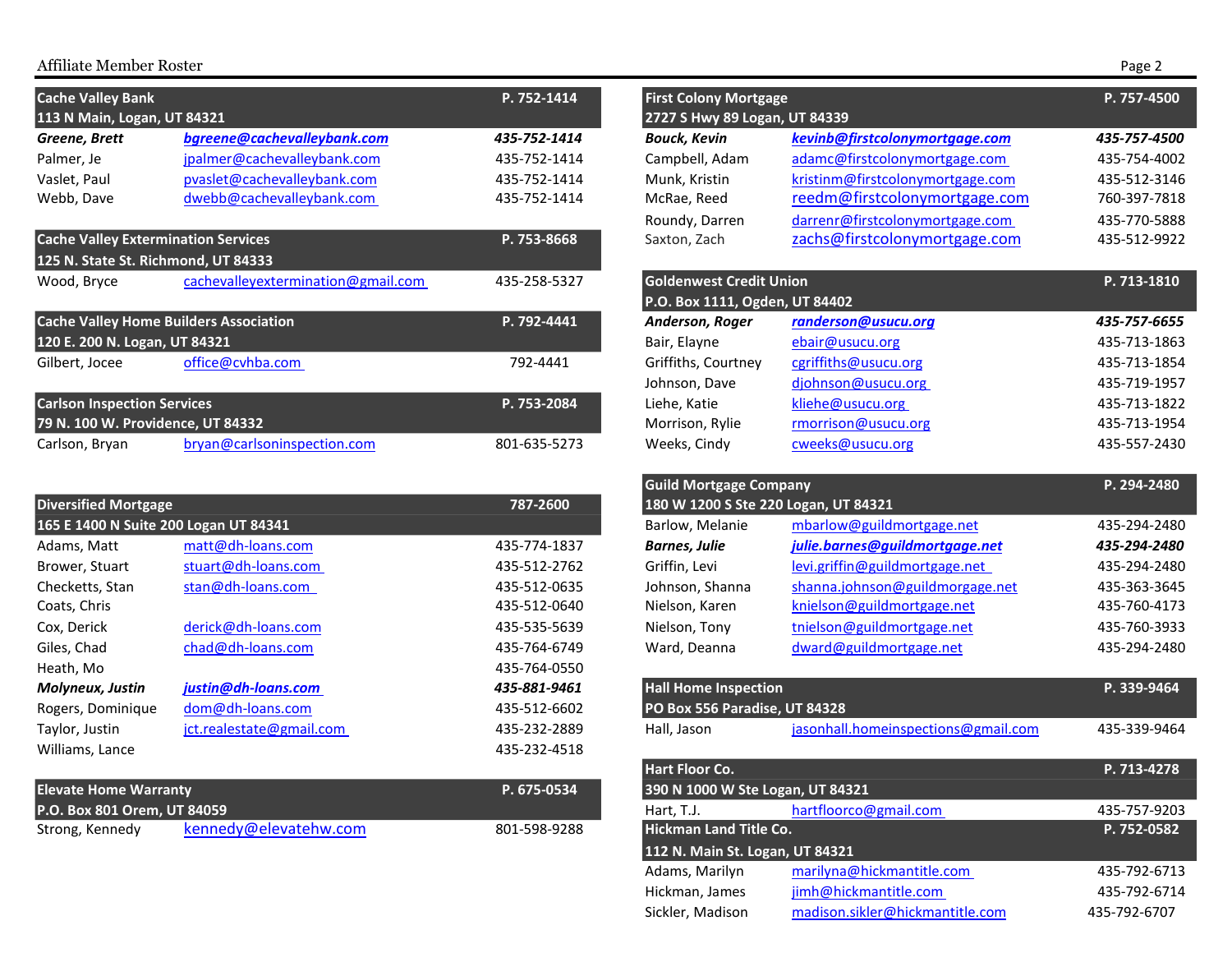# Affiliate Member Roster

| <b>Ibex Home Warranty</b>                 |                                     | P. 731-4239  | <b>Jones Simkins LLC</b>                                                  |                                                | P. 752-1510  |
|-------------------------------------------|-------------------------------------|--------------|---------------------------------------------------------------------------|------------------------------------------------|--------------|
| Dpt. 367, PO Box 30015 SLC, UT 84130      |                                     |              | 1011 W 400 N Ste 100 Logan, UT 84321                                      |                                                |              |
| <b>Boswell, Adam</b>                      | adam@ibexhw.com                     | 801-7971904  | Alleman, Tyler                                                            | talleman@jones-simkins.com                     | 435-232-3261 |
| Boswell, Kya                              | kya@ibexhw.com                      | 801-425-7757 | Sleight, Jason                                                            | jsleight@jones-simkins.com                     | 435-764-2392 |
| Clayton, Christina                        | christina@ibexhw.com                | 801-797-1902 |                                                                           |                                                |              |
| Holmes, Chad                              | chad@ibexhw.com                     | 801-797-1906 |                                                                           |                                                |              |
| Holmes, Hollee                            | holle@ibexhw.com                    | 801-797-0656 | <b>Logan Preferred Property Mgmt</b><br>150 Est 400 North, Logan UT 84321 |                                                | P. 752-5003  |
| <b>Institute of Real Estate Education</b> |                                     | P. 797-9870  | Low, Jason                                                                | lowlppm@msn.com                                | 435-752-5003 |
| 380 N 200 W, Ste 208 Bountiful, UT 84010  |                                     |              |                                                                           |                                                |              |
| Naylor, Daniel                            | learn@realestateonlinelearning.com  | 801-797-9870 |                                                                           |                                                |              |
|                                           |                                     |              | <b>Meth Mob</b>                                                           |                                                | 801-318-1583 |
| <b>Integrated Technologies, Inc</b>       |                                     | P. 554-7102  |                                                                           | 2279 N University Parkway #130 Provo, UT 84604 |              |
| P.O. Box 1843 Twin Falls, ID 83301        |                                     |              | Atkin, Ann                                                                | info@methmob.com                               | 801-318-1583 |
| McCurdy, Mike                             | mikem@itechinc.com                  | 435-554-7102 |                                                                           |                                                |              |
| <b>Intercap Lending</b>                   |                                     | P. 770-7677  | <b>Mountain America Credit Union</b>                                      |                                                | P. 325-6148  |
| 399 N Main St Logan, UT 84321             |                                     |              | 1425 N 200 E Logan, UT 84341                                              |                                                |              |
| John, Jeanette                            | jjohn@intercaplending.com           | 435-770-7677 | <b>Ercanbrack, Dustin</b>                                                 | dercanbrack@macu.com                           | 435-201-3606 |
| Bettencourt, Shea                         | shea@intercaplending.com            | 435-757-5583 | Escandon, Tori                                                            | tescandon@macu.com                             | 801-663-6048 |
| Gifford, Whitney                          | wgifford@intercaplending.com        | 435-770-9513 |                                                                           |                                                |              |
| Roylance, Andrea                          | andrea.roylance@intercaplending.com | 801-664-3460 | <b>Movement Mortgage</b>                                                  |                                                | P. 932-0222  |
| Smith, Tyler                              | tsmith@intercaplending.com          | 435-770-2080 | 5 S. Main St, Ste 101 Logan, UT 84321                                     |                                                |              |
|                                           |                                     |              | Banner, Kami                                                              | kami.banner@movement.com                       | 435-554-8067 |
|                                           |                                     |              | Horman, Keaton                                                            | keaton.horman@movement.com                     | 435-232-7029 |
| <b>Inwest Title Services</b>              |                                     | P. 787-9999  | Jensen, Branden                                                           | branden.jensen@movement.com                    | 435-757-2637 |
| 45 E. 200 N. #101 Logan, UT 84321         |                                     |              | Leishman, Paul                                                            | paul.leishman@movement.com                     | 435-932-0222 |
| Hiatt, Jenna                              | jenna@inwesttitle.com               | 435-787-9999 | Morgan, John                                                              | john.morgan@movement.com                       | 480-415-5930 |
| Hill, Tiffany                             | tiffany@inwesttitle.com             | 435-760-2983 | Sorenson, Todd                                                            | todd.sorenson@movement.com                     | 801-451-0818 |
| Strickland, Stephanie                     | stephanies@inwesttitle.com          | 435-787-9999 |                                                                           |                                                |              |

| JDog Junk Removal & Hauling - Logan |                  | p. 757-0998  | <b>Nook &amp; Kranny Inspection</b>   | P. 698-6467 |
|-------------------------------------|------------------|--------------|---------------------------------------|-------------|
| Liford, Kristopher                  | kliford@jdog.com | 757-990-9192 | 370 S 500 E #230 Clearfield, UT 64015 |             |

|                                                                           |                                                | Page 3       |
|---------------------------------------------------------------------------|------------------------------------------------|--------------|
| <b>Jones Simkins LLC</b><br>1011 W 400 N Ste 100 Logan, UT 84321          |                                                | P. 752-1510  |
| Alleman, Tyler                                                            | talleman@jones-simkins.com                     | 435-232-3261 |
| Sleight, Jason                                                            | jsleight@jones-simkins.com                     | 435-764-2392 |
| <b>Logan Preferred Property Mgmt</b><br>150 Est 400 North, Logan UT 84321 |                                                | P. 752-5003  |
| Low, Jason                                                                | lowlppm@msn.com                                | 435-752-5003 |
| <b>Meth Mob</b>                                                           | 2279 N University Parkway #130 Provo, UT 84604 | 801-318-1583 |
| Atkin, Ann                                                                | info@methmob.com                               | 801-318-1583 |
| <b>Mountain America Credit Union</b><br>1425 N 200 E Logan, UT 84341      |                                                | P. 325-6148  |
| <b>Ercanbrack, Dustin</b>                                                 | dercanbrack@macu.com                           | 435-201-3606 |
| Escandon, Tori                                                            | tescandon@macu.com                             | 801-663-6048 |
| <b>Movement Mortgage</b><br>5 S. Main St, Ste 101 Logan, UT 84321         |                                                | P. 932-0222  |
| Banner, Kami                                                              | kami.banner@movement.com                       | 435-554-8067 |
| Horman, Keaton                                                            | keaton.horman@movement.com                     | 435-232-7029 |
| Jensen, Branden                                                           | branden.jensen@movement.com                    | 435-757-2637 |
| Leishman, Paul                                                            | paul.leishman@movement.com                     | 435-932-0222 |
| Morgan, John                                                              | john.morgan@movement.com                       | 480-415-5930 |
| Sorenson, Todd                                                            | todd.sorenson@movement.com                     | 801-451-0818 |

| <b>Nook &amp; Kranny Inspection</b><br>370 S 500 E #230 Clearfield. UT 64015 |                          | P. 698-6467  |
|------------------------------------------------------------------------------|--------------------------|--------------|
| Fox, Athena                                                                  | athena@nook-n-kranny.com | 385-262-6234 |